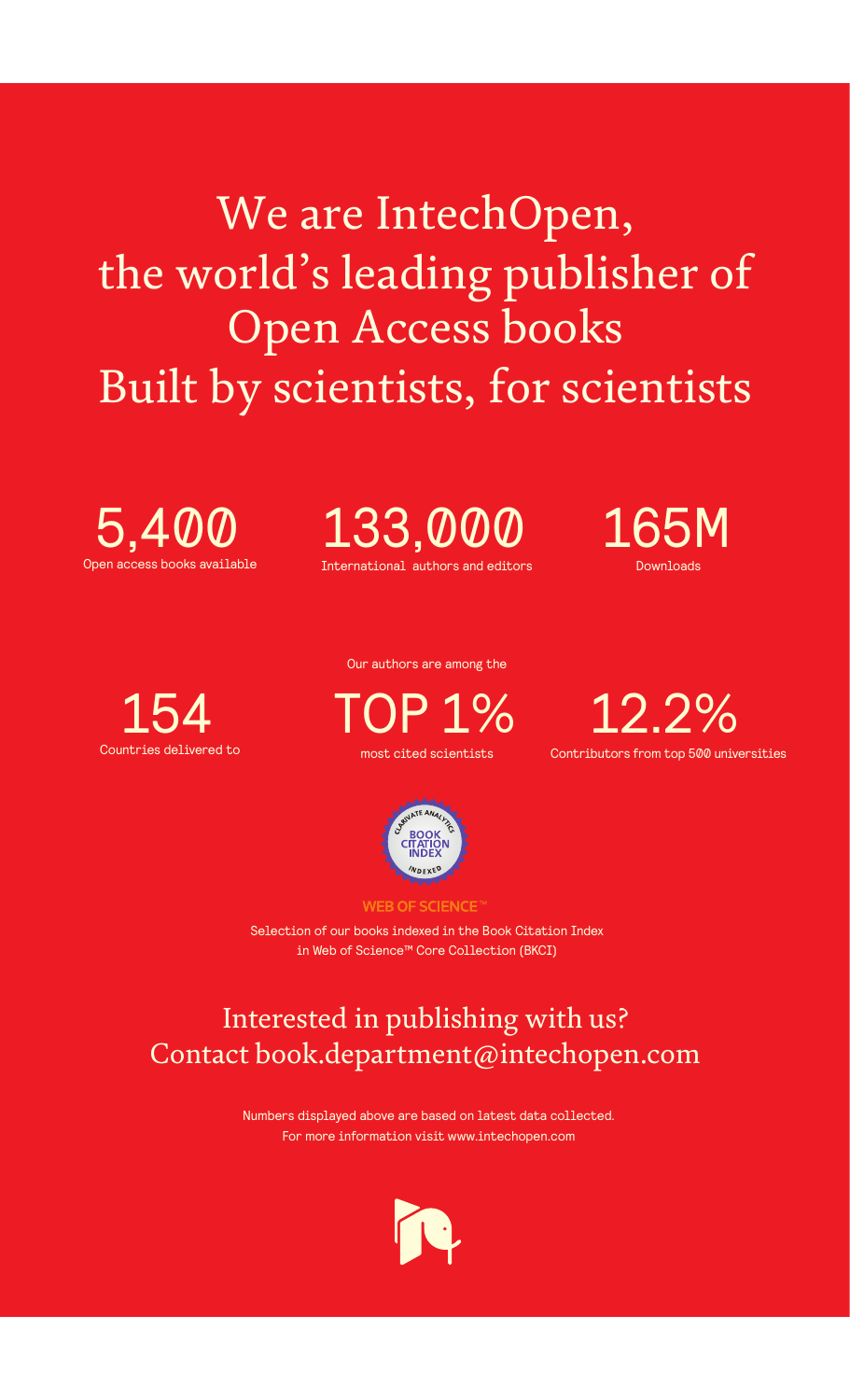# **Chapter**

# Seasonal Variations of Densities of *Biomphalaria pfeifferi*, *the* Intermediate Host of *Schistosoma mansoni* Parasite at the North of Senegal

*Sidy Bakhoum, Christopher J.E. Haggerty, Cheikh Tidiane Ba, Nicolas Jouanard, Gilles Riveau and Jason Robert Rohr*

# **Abstract**

Schistosomiasis is becoming more persistent because of the widespread distribution of intermediate host snails in several regions of Africa, including Senegal. The intermediate snail host of the human intestinal schistosome is *Biomphalaria pfeifferi* and is permanently present in northern Senegal because of the presence of the abundant freshwater habitat throughout the year. Here, we observed the seasonal variation in *B. pfeifferi* abundance in the Saint-louis region at the North of Senegal in West Africa. We performed snail and environmental parameter sampling across two different seasons described for Senegal: a dry season that runs roughly from mid-October to mid-June and a rainy season that spans approximately from late June to early October. We also split the dry season into two categories representing periods of time when water temperatures were either decreasing (dry1) or increasing (dry2). We used regression analyses to model snail density across the seasons and investigated which environmental variables influenced snail abundance. Results suggested that snails were more abundant and peaked during the rainy season, which lowest abundances during the dry season when temperatures were declining. The above seasonal variations of snail density were positively linked to the environmental drivers including periphyton (food resource for snails), aquatic vegetation abundance, water temperature and dissolved oxygen and negatively to both pH and water conductivity. Our findings may be useful for snail control efforts by targeting specific periods and/or site conditions when snail abundances are greatest.

**Keywords:** schistosomiasis, intermediate hosts, snails, seasonal variation, *Biomphalaria pfeifferi*, *Schistosoma mansoni*

## **1. Introduction**

To completely understand many infectious disease systems, it will become increasingly important to understand how seasonality affects multiple processes, including (but not limited to): host behavior, reproduction, survival in the environment [1]. Seasonal variations in temperature, rainfall and resource availability are ubiquitous and can exert strong pressures on host population dynamics.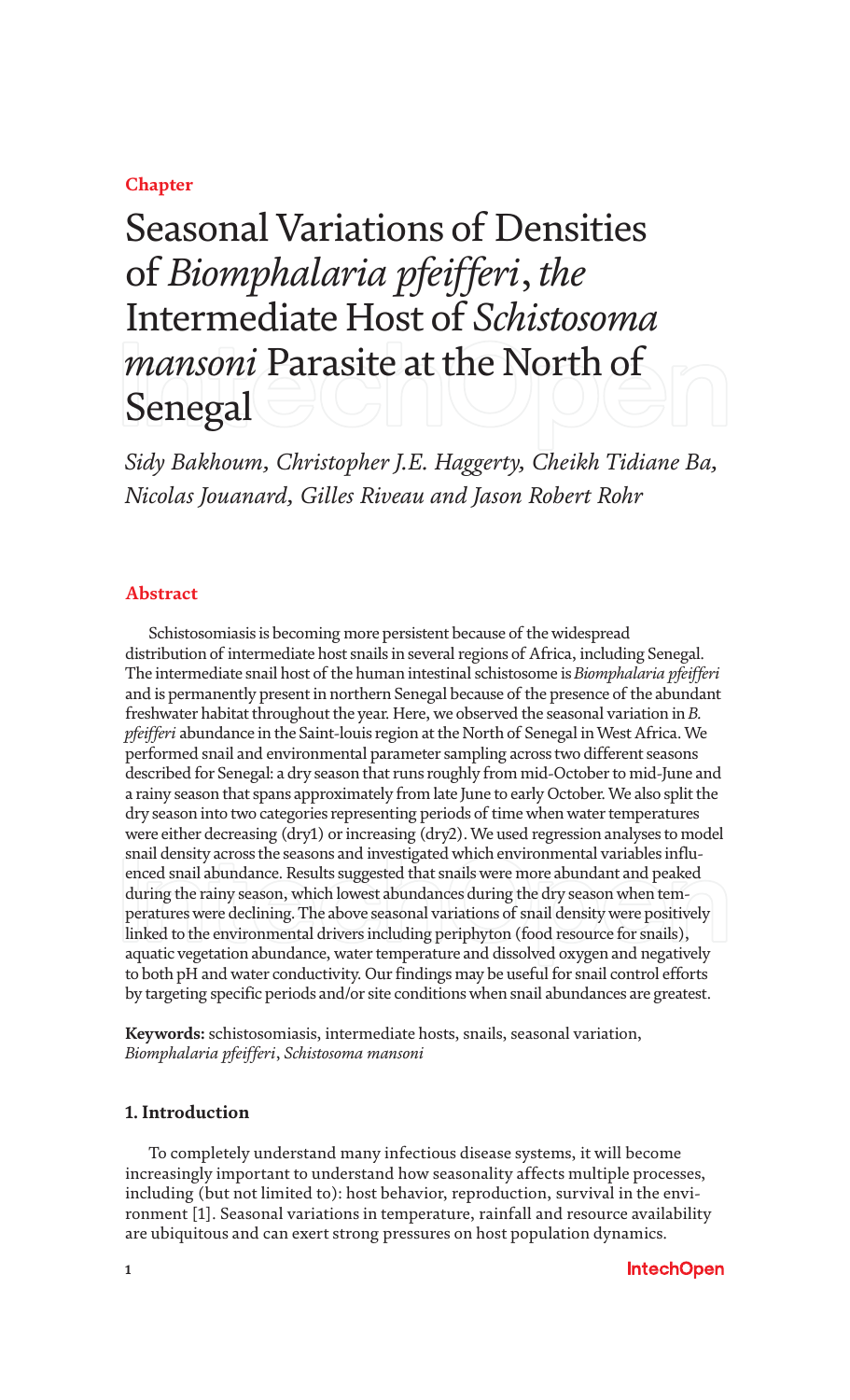Infectious diseases provide some of the best-studied examples of the role of seasonality in shaping population fluctuations [1]. Predicting disease dynamics requires an understanding of the traits of hosts across seasons.

Schistosomiasis remains a significant health burden in many areas of the world [2]. Intermediate hosts snails of human schistosomes release parasites that cause human schistosomiasis, are strongly driven by environmental factors [3–5]. The transformation of ecosystems in the river delta Senegal has created favorable biotopes to the development of intermediate host snails of human schistosomes [3], and schistosomiasis rates have increased from historic levels. Thus, limiting or controlling snail populations is an important step in disease control. Yet, consideration of the relative influence of seasonality on the environmental factors that influence snail host populations remains needed.

In this study, we investigated how snail host abundance varies at water access sites in North Senegal, West Africa, a location where human schistosomiasis prevalence is among the highest globally. We conducted our study in Senegal River at four sites used for water access in three villages. We performed biweekly monitoring of *Biomphalaria pfeifferi* across two different seasons in Senegal: a dry season that runs roughly from mid-October to mid-June and a rainy season spanning approximately from late June to early October. Further, we sampled two periods of water temperature T (°C): Dry<sub>1</sub> (periods of decreasing temperature (29.4  $\geq$  T (Dry<sub>1</sub>)  $\geq$  15.4) and Dry<sub>2</sub> (periods of increasing temperature  $(15.5 < T (Dry<sub>2</sub>) \le 32.5)$ ). We conducted a total of *n = 21* visits to survey density of hosts and the environmental parameters in the field (as described below) for one year from October 2019 to October 2020.

# **2. Methods**

# **2.1 Study sites**

We sampled intermediate hosts biweekly at four water access points across three villages in Senegal, West Africa: Kaban (KA: 16° 3.338 N - 16°24.133 O) Minguegne (ME 1: 16°01.055' N - 16°21.397' O and ME2:16°01.090' N - 16°21.369 O) and



**Figure 1.** *Location of the study sites along the Senegal River in West Africa.*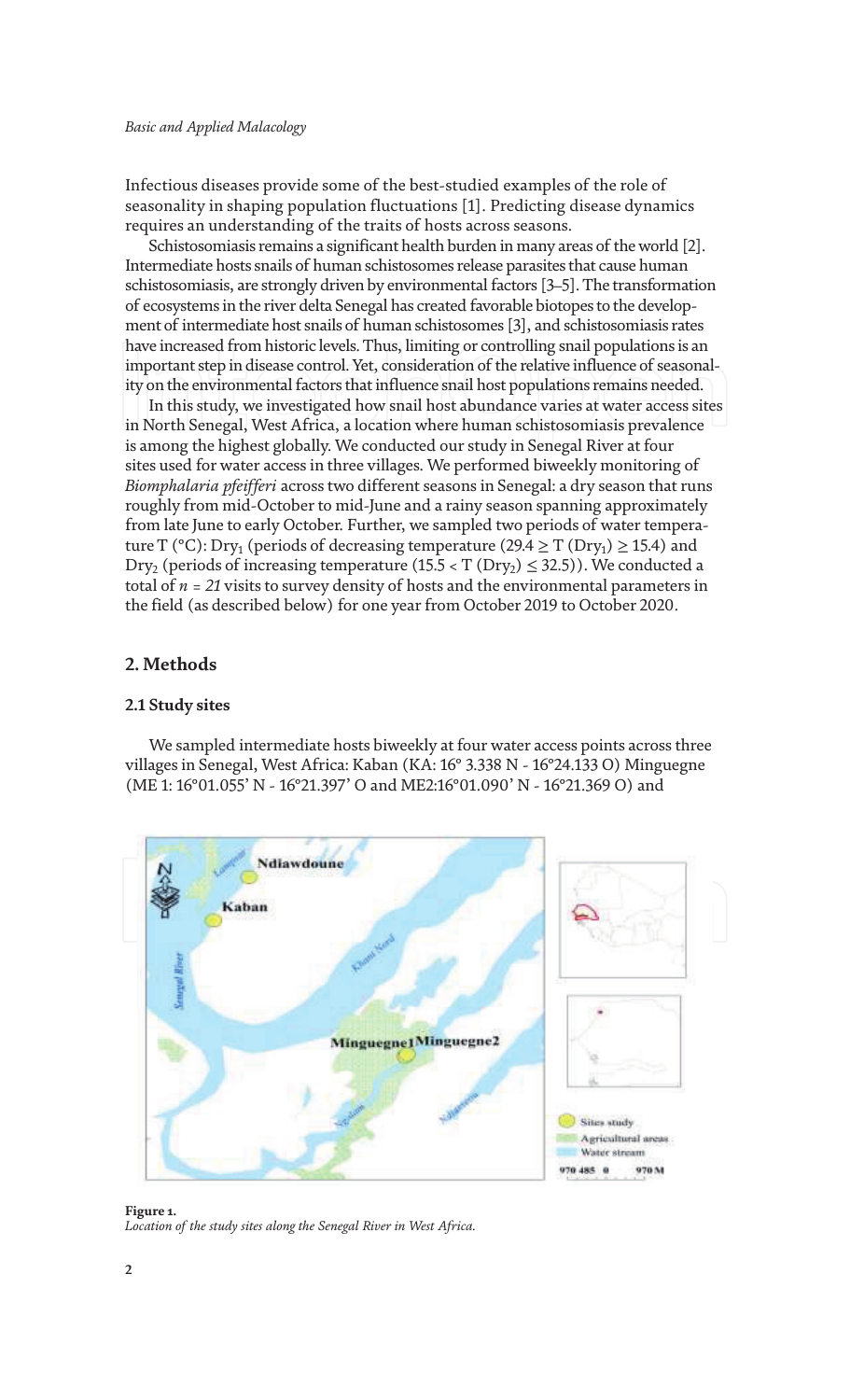Ndiawdoune (NW: 16°4.075' N - 16°23.635' O). Kaban village is bordered by the Senegal river, Minguegne is bordered to the Ngalam outlet Senegal River in the "Trois marigots" zone and Ndiawdoune is bordered by the Lampsar River (**Figure 1**).

## **2.2 Environmental factors driving host snail abundance**

We recorded dissolved oxygen (DO), pH, water conductivity and water temperature using a YSI Professional Plus handheld multiparameter meter. We also recorded periphyton fluorescence using an Aquapen AP 100-C handheld flourometer. Periphyton was collected from a study site during snail sampling (see below) by wading into the water and cutting a stem of *Typha* spp. vegetation at the water surface and again at a depth of 10 cm below the water. The 10 cm section of Typha was taken to the lab and its surface scrubbed using a toothbrush. We then washed all algae off the Typha and brush using deionized water into a 50 mL falcon tube and filled all samples to a standardized volume of 50 mL. Chlorphyll a was then quantified by filling a 1 mL cuvette and recording Ft values using the Aquapen. We recorded the surface area of *Typha* that was sampled and used it to standardize the periphyton flouresence values based on sampling area.

# **2.3 Snail sampling**

We used the snail sampling method described in [6]. At each water access point, we conducted 10 1-m sweeps with a 2.5-mm mesh aquatic dipnet at random sampling points. Any aquatic plants in the dipnet were placed into a wash pale with water, shaken vigorously to remove snails, and examined for any attached snails before weighing the vegetation mass using a spring scale. We recorded the number of *Biomphalaria pfeiferii* snails (**Figure 2**) captured per sweep.

### **2.4 Statistical analysis**

We conducted our data analysis using R software version string *R version 4.0.5 (2021-2103-31)*. We applied a forest plot in the *Forest model* package to a linear model to assess the variation of snail's density across the seasons. In forest plots, a line of no effect (at 0) marks the point where there is no clear difference between the variables. If the 95% confidence intervals (CIs) do not cross the line of no effect, then the result is significant (p-value <0.05). To elucidate actions between



**Figure 2.**

Biomphalaria pfeifferi *snail species of the current study. This is the only known intermediate host of*  Schistosoma mansoni, *the parasite of the intestinal schistosomiasis in Senegal.*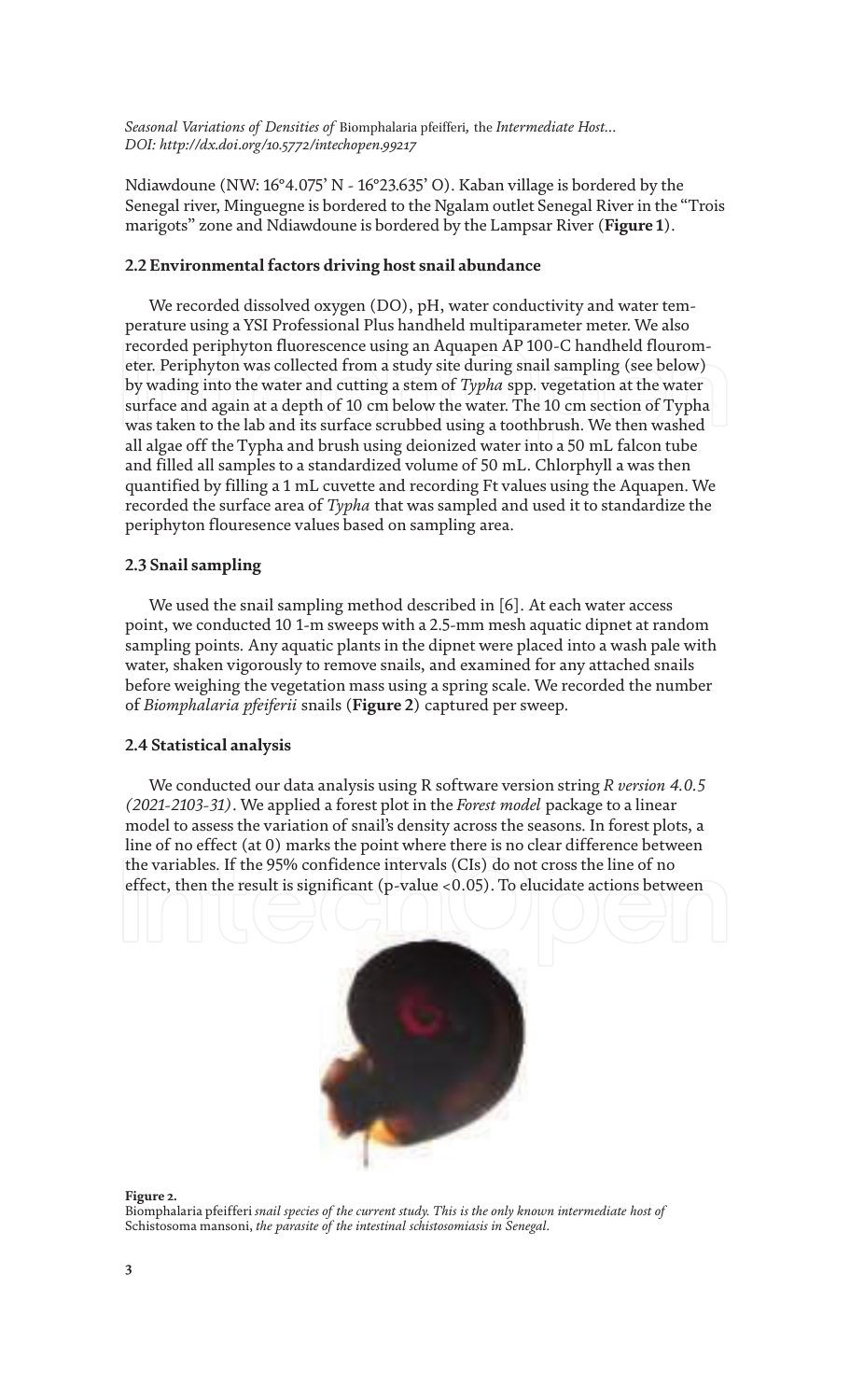environmental parameters and hosts density, we applied Pearson's correlation, which gives a measure of the strength of a linear association between two variables. We also determined the *p-value* or probability that we would have found the current result if the correlation coefficient *r* were in fact zero (null hypothesis). If this probability is lower than the conventional 5% ( $p < 0.05$ ) the correlation coefficient is called statistically significant. We used linear model in *ggplot2* package that utilizes a *lm* function to assess the significance of linear predictor-response relationships between hosts and environmental drivers.

# **3. Results**

# **3.1 Seasonal variations and environmental parameters driving the densities of the snail's hosts**

We collected a total *895 Biomphalaria pfeifferi*, including 83 in Dry1 (9.27%), 192 in Dry2 (21.45%), and 620 in rainy (69.28%) seasons (**Table 1**). A factor for season in our forest plot analyses was a significant predictor of snail abundance (**Table 2**, *p-value* = 0.003), with both greater mean of total density (*N*) and maximum snail density per visit occurring in the rainy season (**Table 1**). In contrast, all measures of snail abundance were lowest during Dry1 season, whereas a medium density occurred in Dry2 season (**Figure 3**). Our forest plot analyses suggested that snail abundance in the rainy season was significantly different from season Dry1, whereas season Dry2 had lower but not significantly lower snail abundance compared to the rainy season (**Figure 2**; *p-value* = 0.181).

|                   |                     | Mean  | Max    |
|-------------------|---------------------|-------|--------|
|                   | $Dry1 (N = 83)$     | 3.458 | 18.000 |
| Seasons           | $Dry2 (N = 192)$    | 9.6   | 33.0   |
|                   | Rainy ( $N = 620$ ) | 15.5  | 87.0   |
| Total $(N = 895)$ |                     | 10.65 | 87.0   |

### **Table 1.**

*Total, mean and maximum of the total and seasonal densities of* Biomphalaria pfeifferi*.*

| <b>Variable</b> |          | N |   | <b>Estimate</b> |                     | р     |
|-----------------|----------|---|---|-----------------|---------------------|-------|
| Season' Dry1 24 |          |   |   |                 | Reference           |       |
|                 | Dry2 20  |   |   |                 | 6.14 (-2.92, 15.20) | 0.181 |
|                 | Rainy 40 |   |   |                 | 12.04 (4.32, 19.77) | 0.003 |
|                 |          |   | 5 | 15<br>10        |                     |       |

#### **Table 2.**

*Forest plot analyses of* Biomphalaria pfeifferi *abundance across seasons.*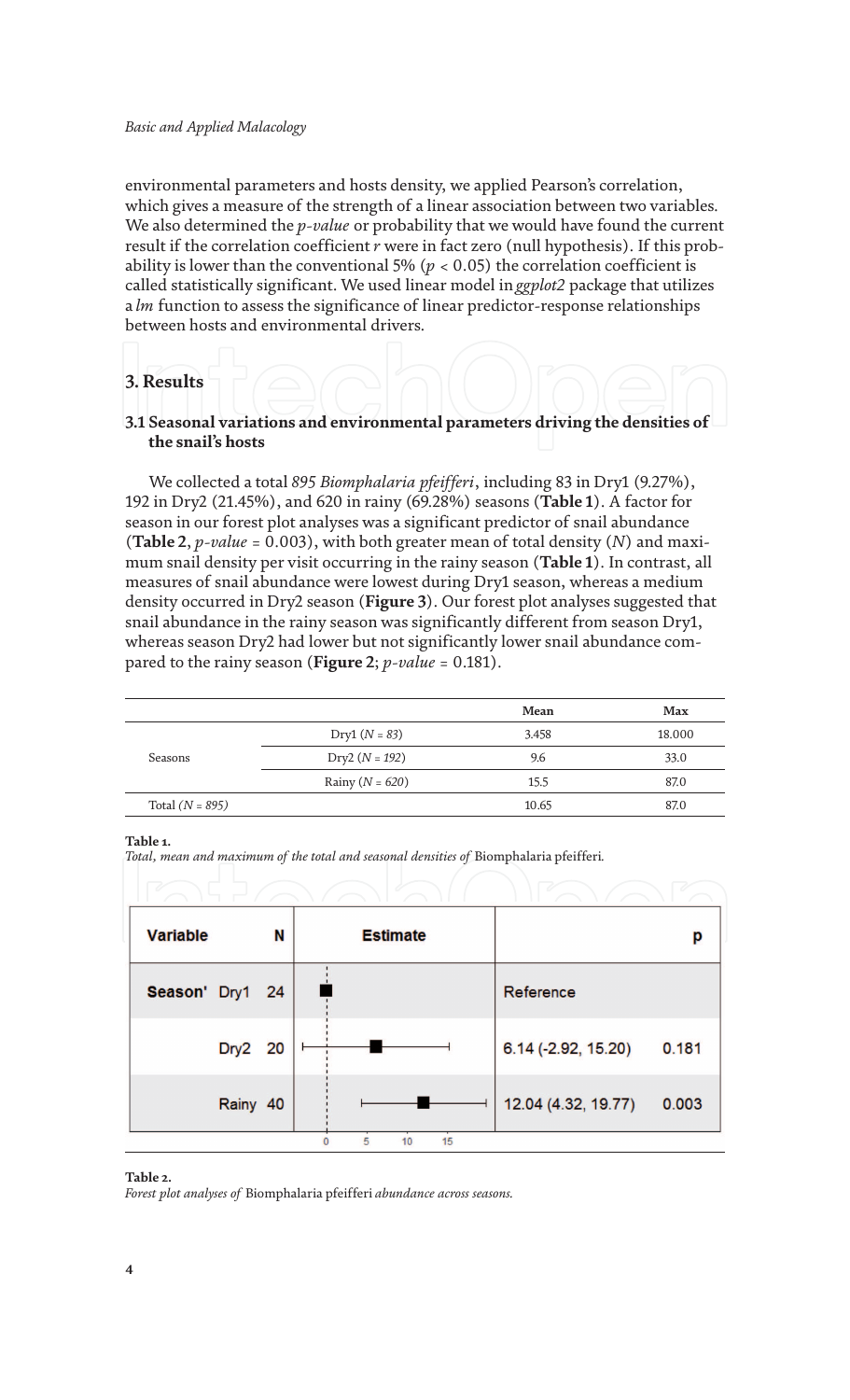

#### **Figure 3***.*

*Plot showing the distribution of* Biomphalaria pfeifferi *across the seasons. The greatest density was collected during the rainy season (with a peak >75) while the weakest was found during the Dry1 season.*

| Environmental parameters  | Density of Biomphalaria pfeifferi |              |           |
|---------------------------|-----------------------------------|--------------|-----------|
|                           | Dry1                              | Dry2         | Rainy     |
| Temperature $(^{\circ}C)$ | 0.991                             | $0.04*$      | 0.549     |
| Conductivity (µS/cm)      | 0.111                             | $0.02*$      | 0.08      |
| DO(mg/l)                  | 0.447                             | $0.006**$    | $0.04*$   |
| Periphyton                | 0.431                             | $< 0.001***$ | $0.003**$ |
| Mass vegetation $(g)$     | 0.452                             | $0.007**$    | 0.05      |
| pН                        | 0.429                             | $0.03*$      | 0.388     |
| $*P < 0.05$               |                                   |              |           |

*\*P ≤ 0.05*

#### **Table 3.**

*Linear regressions between environmental factors and density of Biomphalaria pfeifferi for each season of snail sampling.*

During Dry1 season, when snail abundance was lowest, no environmental parameters had a significant association to *Biomphalaria* abundance (**Table 1**; **Figure 3**; *p-value* > 0.05)*.* In contrast, several environmental factors were significantly correlated to the snail host abundance in season Dry<sub>2</sub> (Table 3). Conductivity and pH were negatively (*r* < 0) and significantly associated to hosts abundance whereas other drivers are positively  $(r > 0)$  correlated in season Dry<sub>2</sub>. The maximum water temperature (32.5° C) was obtained during rainy season. Water temperature was positively related to snail abundance, exerted a significant effect only in the season Dry2 (**Table 3** and **Figure 3**). There was no significant effect of temperature on snail densities in the rainy season (p-value = 0.549). Only the dissolved oxygen (p-value = 0.04) and periphyton (p-value = 0.003) were significantly correlated to the density of hosts in the rainy season. Periphyton was a significant positive predictor of snail abundances in both the Dry<sub>2</sub> and rainy seasons (**Figure 4**).

*<sup>\*\*</sup>P ≤ 0.01 \*\*\*P ≤ 0.001*

*If P > 0.05, there is no significance (no asterisk).*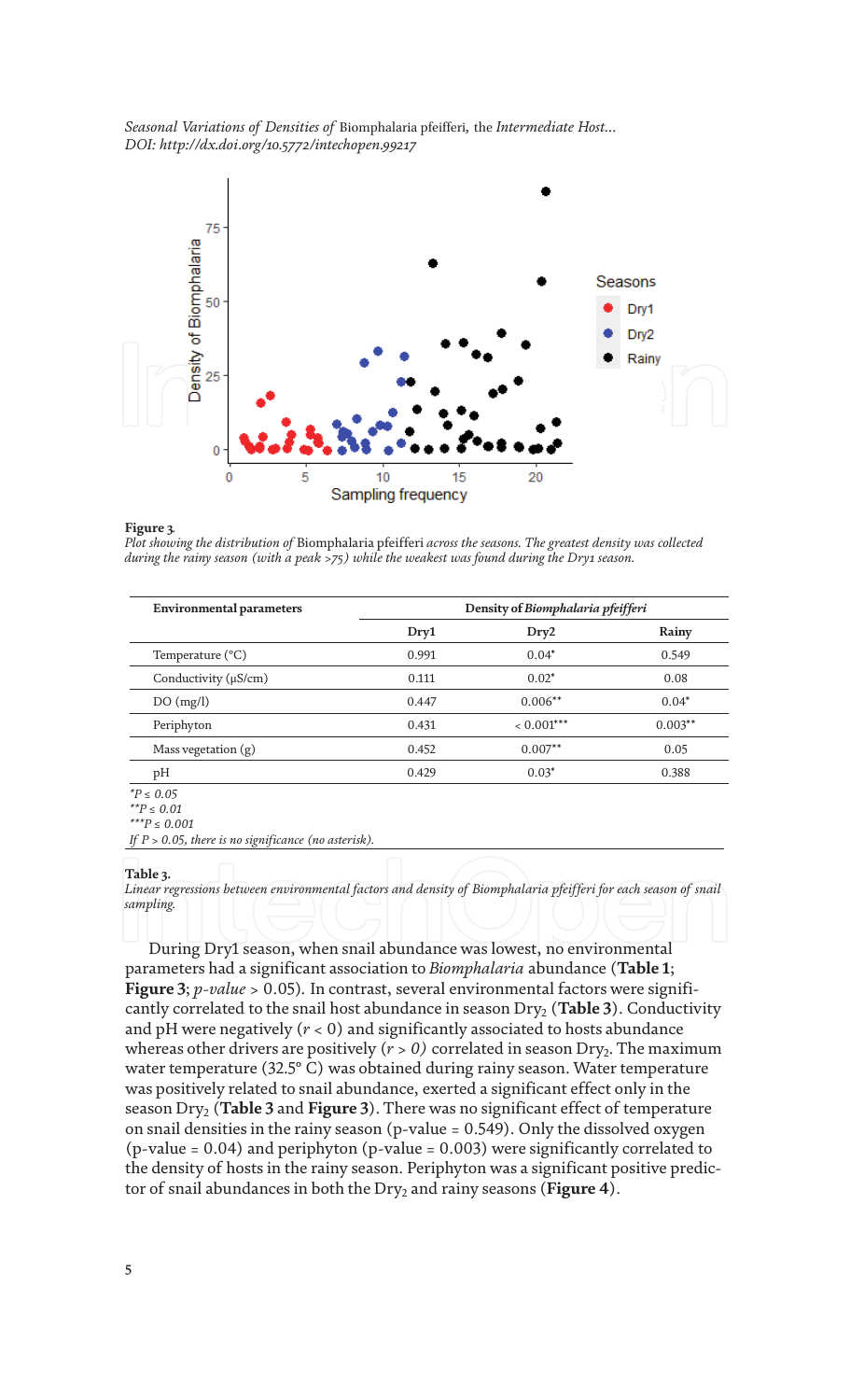

# **4. Discussion**

# **4.1 Seasonal variations and environmental parameters driving the densities of snail hosts**

Ecosystem changes in the delta of the Senegal River has created favorable biotopes to the development of intermediate host snails of human schistosomes, which may have included particular the physicochemical conditions favorable to their abundance [3]. Permanent freshwater is associated with aquatic floating vegetation such as *Ceratophyllum sp* and *Ludwigia sp* that acts as beneficial snails habitat in several areas in the Delta of Senegal River. The presence of the intermediate host *Biomphalaria pfeifferi* was previously described in several studies in the study area [3, 6–8]. In this area, *Biomphalaria pfeifferi* was the second most abundant intermediate host of human schistosomiasis after *Bulinus truncatus* [3]. Our study highlights that *B. pfeifferi*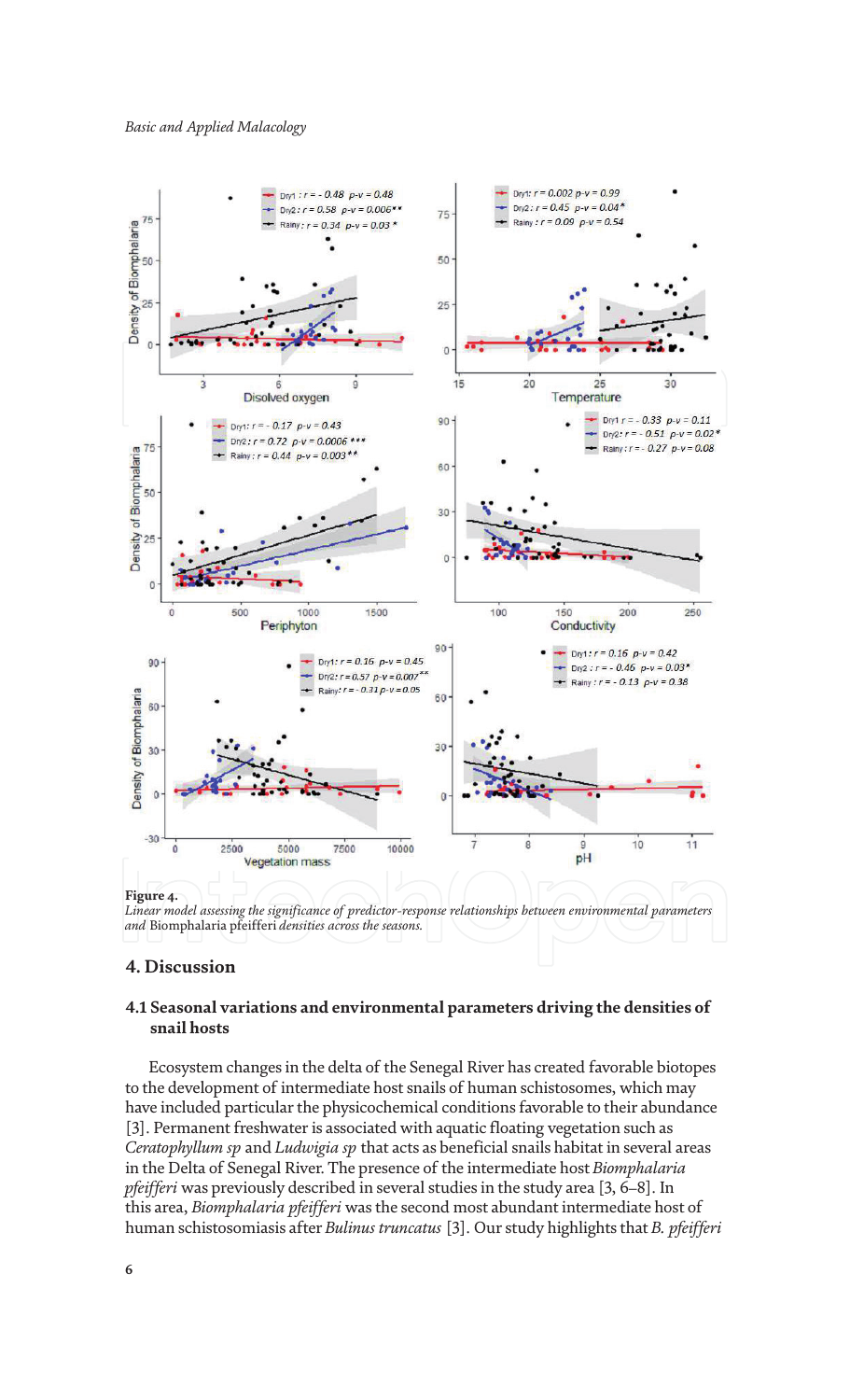abundance is lowest during a Dry $_1$  season likely because of lower periphyton and water temperature than in the rainy season. Lower water temperature during  $Dry_1$ season can limit snail growth and reproduction. For example, *Biomphalaria glabrata*, a neotropical species that is another intermediate host for *S. mansoni*, generally avoids thermal extremes and prefers temperatures from 27° to 32° C [9]. The greater density of *Biomphalaria* during periods of increasing temperature (19.9° to 32.5°C) during Dry<sub>2</sub> and Rainy is increasing abundance of periphyton that acts as snail food, as well as periods of higher dissolved oxygen, temperature and aquatic vegetation that acts as snail habitat. In contrast, during this same period, negative environmental influences on snail abundance including pH and conductivity are declining. Aquatic vegetation provides both habitat and food resources to snail hosts and is itself positively associated to the snail abundance [6], while high conductivity and pH impact negatively snails' intermediate hosts of human schistosome [3]. Although 55.1% of total vegetation mass was collected in the rainy season, vegetation was only a significant predictor of snails in the Dry2 season (10.9%). *Biomphalaria* species prefer areas of clear water on sandy and gravel bottoms, with stagnant water or with a very light current, with sometimes abundant aquatic vegetation [9]. Snail abundance was most associated with oxygen during the Dry<sub>2</sub> season, and *Biomphalaria pfeifferi* is known to be positively associated with dissolved oxygen [3], whereas pH in the range 5.0 to 7.5 is likely a weaker determinant of snails [9]. We suspect that snail density was not significantly correlated to water temperature because of every high temperature (32.5° C) we found during the rainy season. This driver could limit reproduction and other physiological functions or be lethal to the snail survival. *Biomphalaria pfeifferi* does best under warm stable conditions [10]. Thus, future studies should also consider non-linear relationships in their analyses. We found that the month of August was the most important for snail control because densities of host during the rainy season were fueled by ideal environmental conditions in freshwater (i.e: resource food availability that may increase host reproduction). During this period, rainwater transports organic wastes, fertilizer and pesticides from agricultural areas to adjacent waters. Such agrochemical runoff may affect the development aquatic vegetation and periphyton and pesticide pollution is a major driver in increasing the occurrence of host snails [11, 12]. Mesocosm studies support the assertion that fertilizer, herbicide, and insecticide, individually and as mixtures may be increasing the algae snails eat in the rainy season [13]. Moreover, such chemicals can decrease the densities of snail predators. Our findings may be context dependent to the Senegal River as seasonality may favor the dry season months in other contexts [14].

# **5. Conclusion**

Given the widespread distribution of *Biomphalaria pfeifferi* in the Senegal River, understanding the seasonal variation and the principal drivers of snail abundance is important for local snails control to prevent upcoming human risk of *Schistosoma mansoni* infection. Our findings support that the rainy season is significantly associated (*p-value* = 0.003) with the abundance of intermediate hosts because of highly favorable environmental conditions for periphyton (snail food) and dissolved oxygen levels required by *B. pfiefferi*. Conditions were less ideal in the Dry<sub>2</sub> season than the rainy season, and, thus, more environmental parameters were significant for this period than in the rainy season. In contrast, environmental conditions were so poor in the Dry $_{\rm 1}$  season that few snails occurred and significant trends were absent. Our findings on the seasonal fluctuations of snail hosts are useful for targeting a snail control program during a time of year when it may be most effective to eliminate or reduce the vectors of schistosomiasis.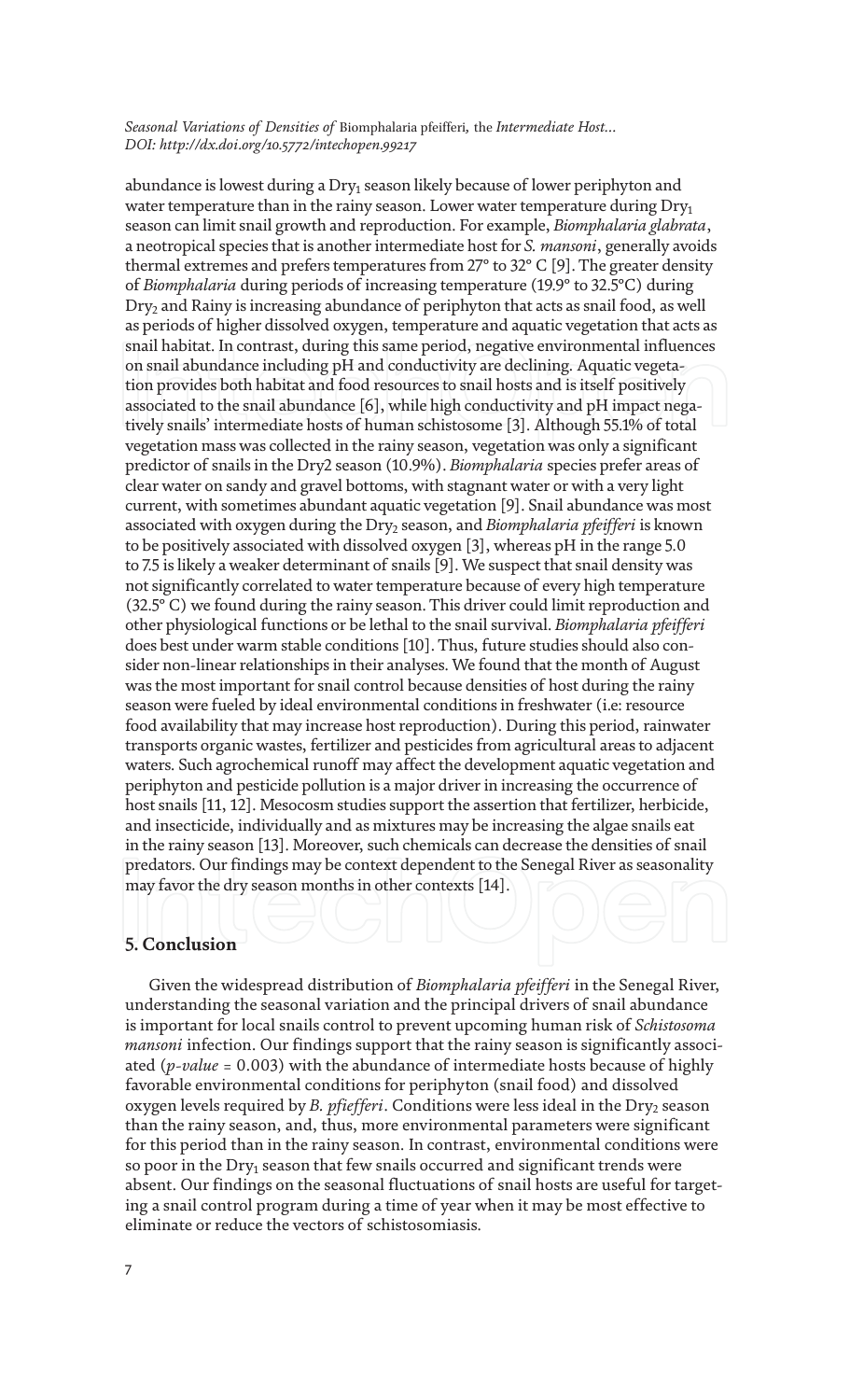# **Author details**

Sidy Bakhoum $^{1*}$ , Christopher J.E. Haggerty<sup>2</sup>, Cheikh Tidiane Ba $^{1}$ , Nicolas Jouanard<sup>3,4</sup>, Gilles Riveau<sup>4,5</sup> and Jason Robert Rohr<sup>2</sup>

1 Department of Animal Biology, Faculty of Sciences and Techniques, University Cheikh Anta Diop, Dakar, Senegal

2 Department of Biological Sciences, Environmental Change Initiative, Eck Institute of Global Health, University of Notre Dame, Notre Dame, IN, USA

3 Station d'Initiative Aquacole, Saint-Louis, Sénégal

4 Centre de Recherche Biomédical Espoir Pour La Santé, Saint-Louis, Sénégal

5 Center for Infection and Immunity of Lille (CIIL), Institut Pasteur de Lille, INSERM-U1019, CNRS UMR9017, Univ Lille, CHU Lille, Lille, France

\*Address all correspondence to: bakhoumsidy09@gmail.com

# **IntechOpen**

© 2021 The Author(s). Licensee IntechOpen. This chapter is distributed under the terms of the Creative Commons Attribution License (http://creativecommons.org/licenses/ by/3.0), which permits unrestricted use, distribution, and reproduction in any medium, provided the original work is properly cited. CO BY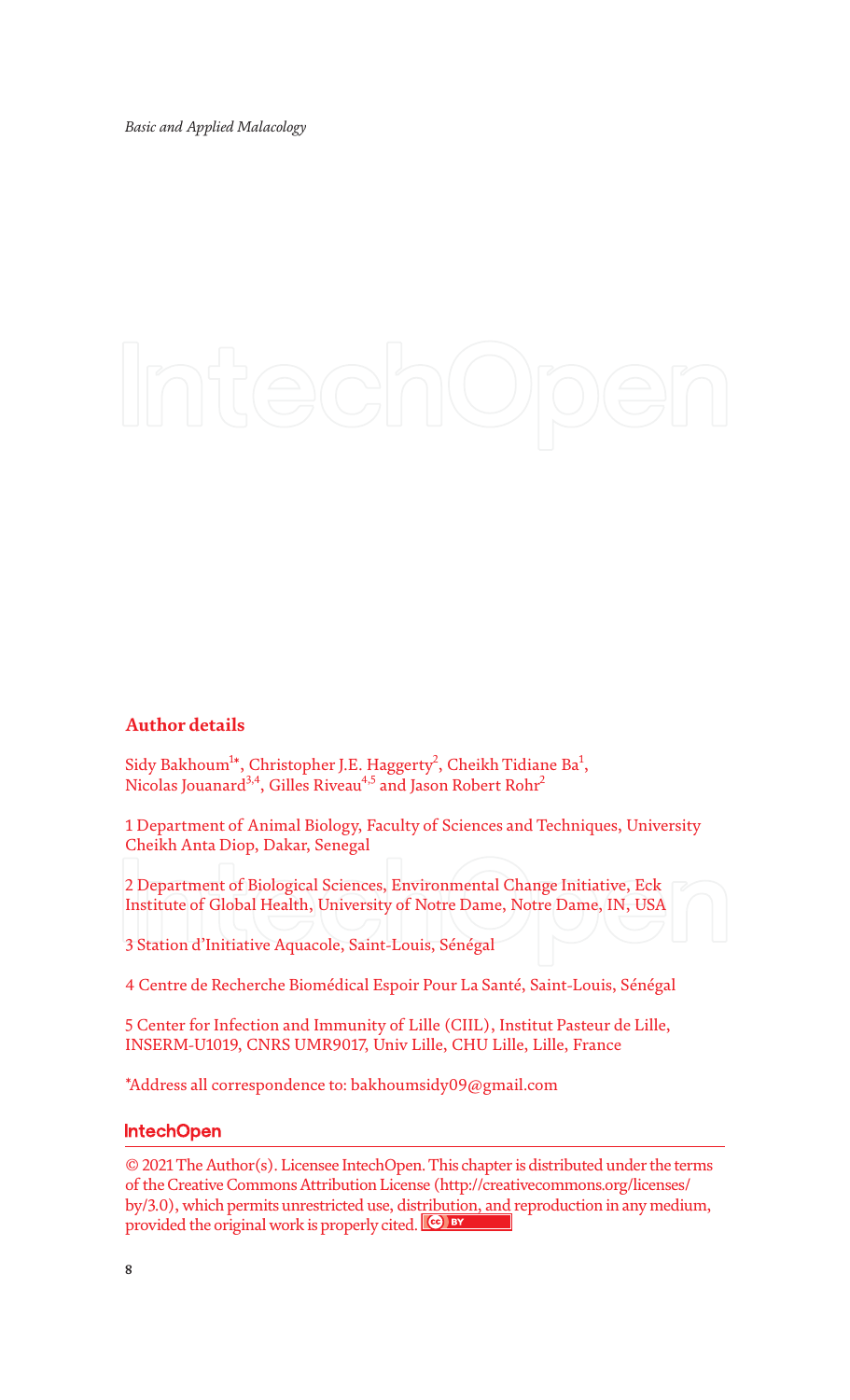# **References**

[1] Altizer S, Dobson S, Hosseini P, Hudson P, Pascual M and Rohanil P. Seasonality and the dynamics of infectious diseases. Ecology Letters, 2006; *9*: 467-484

[2] WHO. The social context of schistosomiasis and its control (2008).

[3] Bakhoum S, Ndione RA, Haggerty CJE, Wolfe C, Sow S, Ba CT, Riveau G, Rohr Jason R. Influence des paramètres physico-chimiques sur la répartition spatiale des mollusques hôtes intermédiaires des schistosomes humains dans le delta du fleuve Sénégal. Med Sante Trop. 2019; 29: 61-67. doi: 10.1684/mst.2019.0883.

[4] Abdulkadir, F. M, Maikaje, D. B and Umar, Y. A. Ecology and Distribution of Freshwater Snails in Gimbawa Dam, Kaduna State, Nigeria. Nigerian Journal of Chemical Research. 2017; Vol. *22, No. 2*

[5] Moumane A, Karmaoui A., Karkouri J.A., Akchbab J. The Role of Community Participation in Fighting Schistosomiasis: Lessons from Akka Oases (Southern Morocco).2020; Chapter. DOI: 10.4018/978-1-7998- 2197-7.ch006

[6] Haggerty CJE, Bakhoum S, Civitello DJ, De Leo GA, Jouanard N, Ndione RA, et al. Aquatic macrophytes and macro invertebrate predators affect densities of snail hosts and local production of schistosome cercariae that cause human schistosomiasis. PLoS Negl Trop Dis.2020; 14(7): e0008417. https://doi. org/10.1371/journal. pntd.0008417

[7] Ndir O. "Situation des Schistosomes au Sénégal". In: Chippaux JP. Lutte contre les schistosomes en Afrique de l'Ouest, 15-18 février 2000, Niamey-Cermes. Paris: éditions IRD, 292. p. 225-236.

[8] Diaw OT, Ndir O, Toupane MG. Guide de surveillance malacologique et de lutte contre les mollusques hôtes intermédiaires des bilharzioses. Ministère de la santé: Service national des grandes endémies, 1999.

[9] Grégoire, Y.Y., Mahama, T., Marcel, B.O., Emmanuel, T., Anne- Marie, B.O., & Alphonse, K.K. DYNAMIQUE DES POPULATIONS DE BIOMPHALARIA PFEIFFERI ET DE BULINUS GLOBOSUS EN ZONE D'ENDEMIE SCHISTOSOMIENNE EN COTE D'IVOIRE. European Scientific Journal, ESJ*. 2014*; *10*.

[10] KN de, Wolmarans CT and Bornman M. Distribution and habitats of *Biomphalaria pfeifferi*, snail intermediate host of *Schistosoma mansoni*, in South Africa. Water SA. 2004; Vol. 30 No. 1

[11] Hoover Christopher M, Rumschlag Samantha L, Strgar Luke, Arakala Arathi, Gambhir Manoj, Leo Giulio A de, Sokolow Susanne H, Rohr Jason R, Remais Justin V, Effects of agrochemical pollution on schistosomiasis transmission: a systematic review and modelling analysis, The Lancet Planetary Health*,* Volume 4, Issue 7. 2020; Pages e280-e291, ISSN 2542-5196, https://doi.org/10.1016/ S2542-5196(20)30105-4*.*

[12] Daniel J., Streicker Daniel G., Altizer Sonia (2017). Using host species traits to understand the consequences of resource provisioning for host–parasite interactions. Journal of Animal Ecology. J Anim Ecol. 2018; 87:511-525

[13] Halstead Neal T., Hoover Christopher M., Arakala, Arathi, Civitello David J., Leo Giulio A. De, Gambhir Manoj, Johnson Steve A., Jouanard Nicolas, Loerns Kristin A. McMahon Taegan A., Ndione Raphael A., Nguyen Karena, Raffe